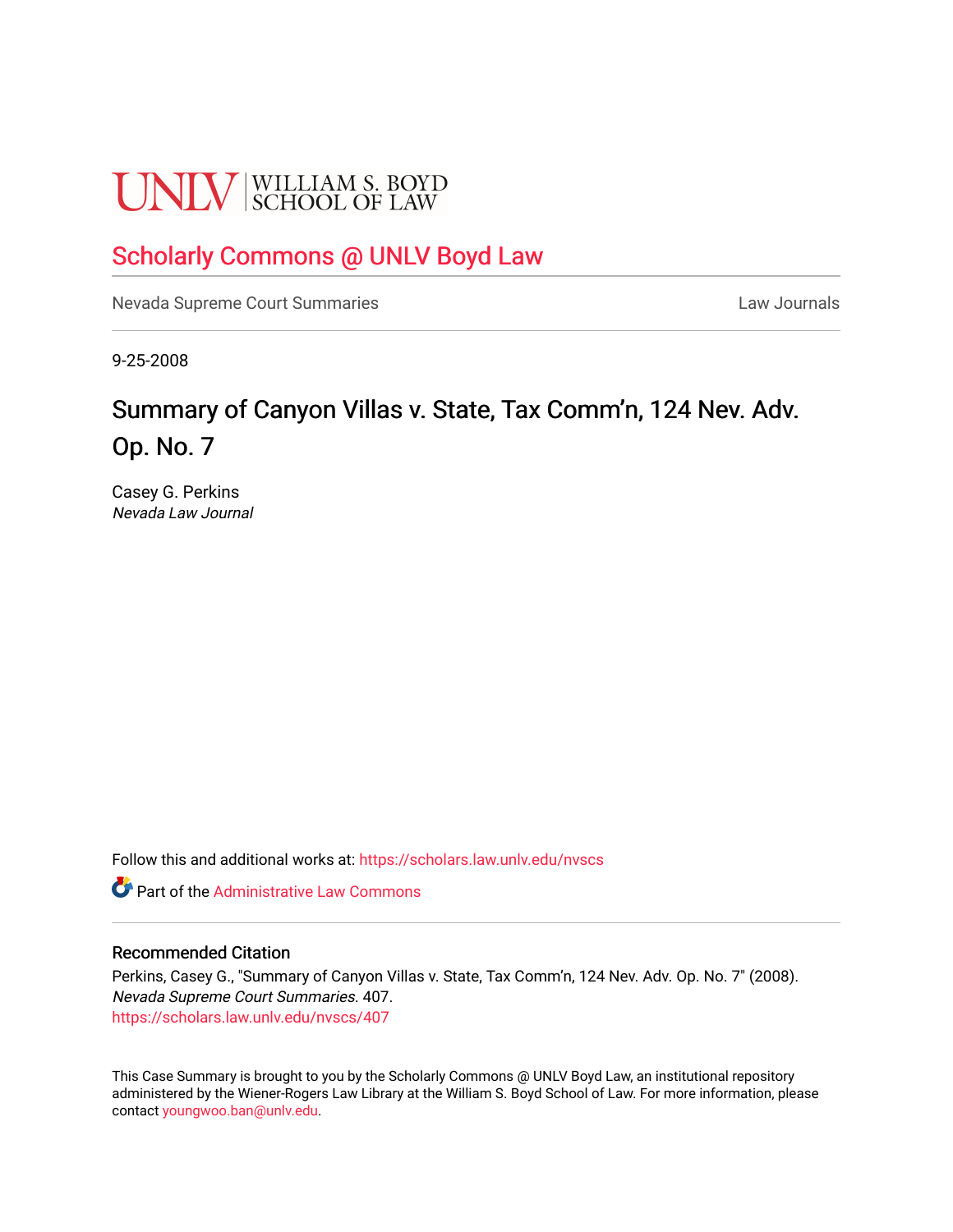Canyon Villas v. State, Tax Comm'n, [1](#page-1-0)24 Nev. Adv. Op. No. 72 (Sep. 25, 2008)<sup>1</sup>

## **ADMINISTRATIVE LAW – PROPERTY TAX VALUATION**

### **Summary**

Appeal from a district court order denying judicial review of property tax valuation.

#### **Disposition/Outcome**

After a hearing en banc the Nevada Supreme Court affirmed the district court's denial of appellant's petition for judicial review.

### **Factual and Procedural History**

Prior to the Clark County Assessor performing assessments on Olen Residential's (hereinafter "Olen") apartment complexes, Olen notified the Assessor that the complexes had significant construction defects. Based on these defects, Olen requested that the Assessor reduce the taxable value of the property. Instead, the Assessor assessed the properties in accordance with NRS 361.227 without accounting for construction defects.

Olen appealed the assessment to the Clark County Board of Equalization. The County Board raised the capitalization rate on 7 of the properties for reasons unrelated to any alleged construction defects. Olen then appealed the County Board's decision to the State Board of Equalization. Relying in part on evidence of a \$112 million construction defect judgment in an action relating to some of the apartment complexes, the State Board raised the capitalization rate on all sixteen apartment complexes by 2.25 percent to account for decreases in value related to construction defects.

Olen petitioned the district court for judicial review. Olen argued that the proper method for accounting for construction defects was to simply deduct the amount of the defects from the value of the apartment complexes. The district court disagreed, and denied the petition. This appeal followed.

## **Discussion**

To overcome the Court's presumption that the State Board's decision is valid,  $2$  a taxpayer must demonstrate by clear and convincing evidence that the decision is unjust and inequitable.<sup>[3](#page-1-2)</sup> To meet this requirement, the taxpayer must demonstrate the State Board applied a fundamentally wrong principle, refused to exercise its best judgment, or levied an assessment so

<span id="page-1-0"></span><sup>&</sup>lt;sup>1</sup> By Casey G. Perkins

<span id="page-1-1"></span> $2$  N<sub>EV</sub>. R<sub>EV</sub>. S<sub>TAT</sub>. § 361.430 (2007) (in reviewing, the court presumes that the decision was valid.

<span id="page-1-2"></span> $^3$  Imperial Palace v. State, Dep't of Taxation, 108 Nev. 1060, 1066, 843 P.2d 813, 817 (1992).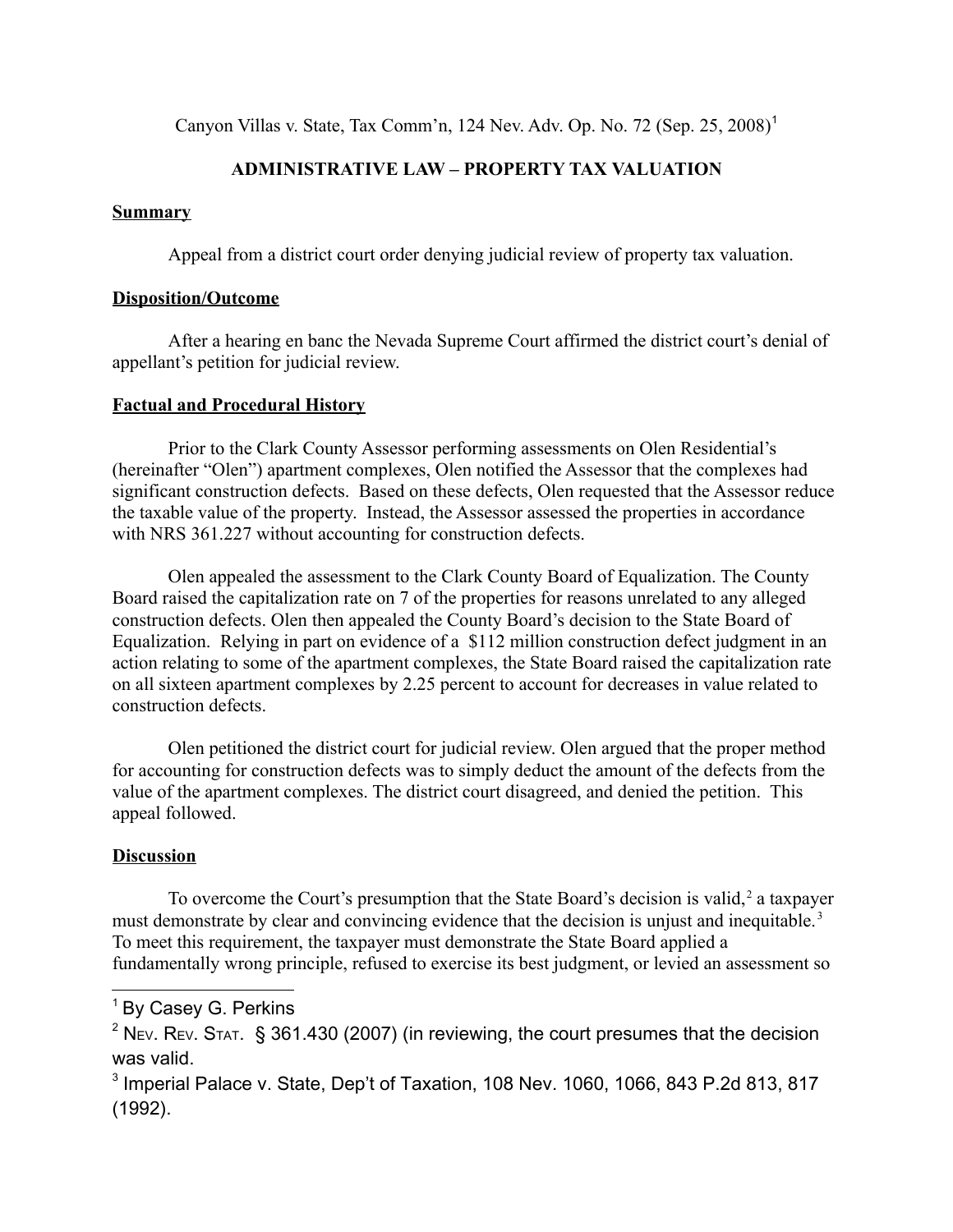high that fraud and bad faith are a necessary implication.<sup>[4](#page-2-0)</sup>

Olen's chief contention on appeal was that the Assessor did not properly account for construction defects in valuing its properties. Thus, the case turns on whether the income capitalization method properly accounts for construction defects in valuing income-generating properties. The court addresses this question with a three-part analysis. First, the court briefly discusses Nevada's statutory tax assessment scheme. Next, the court determines that the income capitalization method is sufficient to assess Olen's properties. Finally, the court determines that the State Board properly applied that method in this case.

### *Nevada's Property Tax Assessment Scheme*

Pursuant to Article 10, Section 1 of the Nevada Constitution, the Legislature enacted 361.227 providing for the assessment of real property and assigning county assessors to determine the values of property located within their county.<sup>[5](#page-2-1)</sup> Under the statute, the assessor must first determine the taxable value of the land. The assessor must then ensure that the taxable value is not greater than the "full cash value" of the property.<sup>[6](#page-2-2)</sup>

Under NRS 361.227(1) the assessor appraises property based on the value of the land and any improvements. In valuing the improvements, the statute requires the assessor to use a cost approach.<sup>[7](#page-2-3)</sup> In applying this approach, the assessor must subtract any applicable obsolescence, "impairment to property"<sup>[8](#page-2-4)</sup>, and other depreciation from the cost of replacing the improvements.

Once the assessor has determined the taxable value of the property, NRS 361.227(5) provides three methods an assessor may use to determine the property's full cash value. <sup>[9](#page-2-5)</sup> If, after applying one of the three methods, the property's taxable value exceeds the full cash value the assessor must reduce the taxable value accordingly.

### *Construction Defects and Taxable Value*

Olen argued that the assessor should account for construction defects by treating them as obsolescence and reducing the taxable value by the amount of the construction defect. The court rejected this argument with respect to income-producing properties because the income they generate has a direct impact on their value. Instead, the court held that Olen was required to show some connection between the construction defects and reduced income potential for the affected properties.

<span id="page-2-0"></span><sup>4</sup> State, Bd. of Equalization v. Bakst, 122 Nev. 1403, 1409, 148 P.3d 717, 721 (2006).

<span id="page-2-1"></span><sup>5</sup> *See* NEV. REV. STAT. § 361.260 (2007); Bakst, 122 Nev. at 1410, 148 P.3d at 722.

<span id="page-2-2"></span><sup>6</sup> *See* NEV. REV. STAT. § 361.025 (2007) (defining "full cash value" as "the most probable price which property would bring in a competitive and open market under all conditions requisite to a fair sale);

<span id="page-2-3"></span> $7$  Nev. Rev. Stat. 361.227(1)(b) (2007).

<span id="page-2-4"></span><sup>8</sup> NEV. ADMIN. CODE 361.116 (2008).

<span id="page-2-5"></span><sup>&</sup>lt;sup>9</sup> These methods include: (1) a comparable sales analysis; (2) a summation of the values of the land and any improvements; and (3) "capitalization of the fair economic income expectancy or fair economic rent, or an analysis of the discounted cash flow." This third method is also referred to as the income-capitalization method.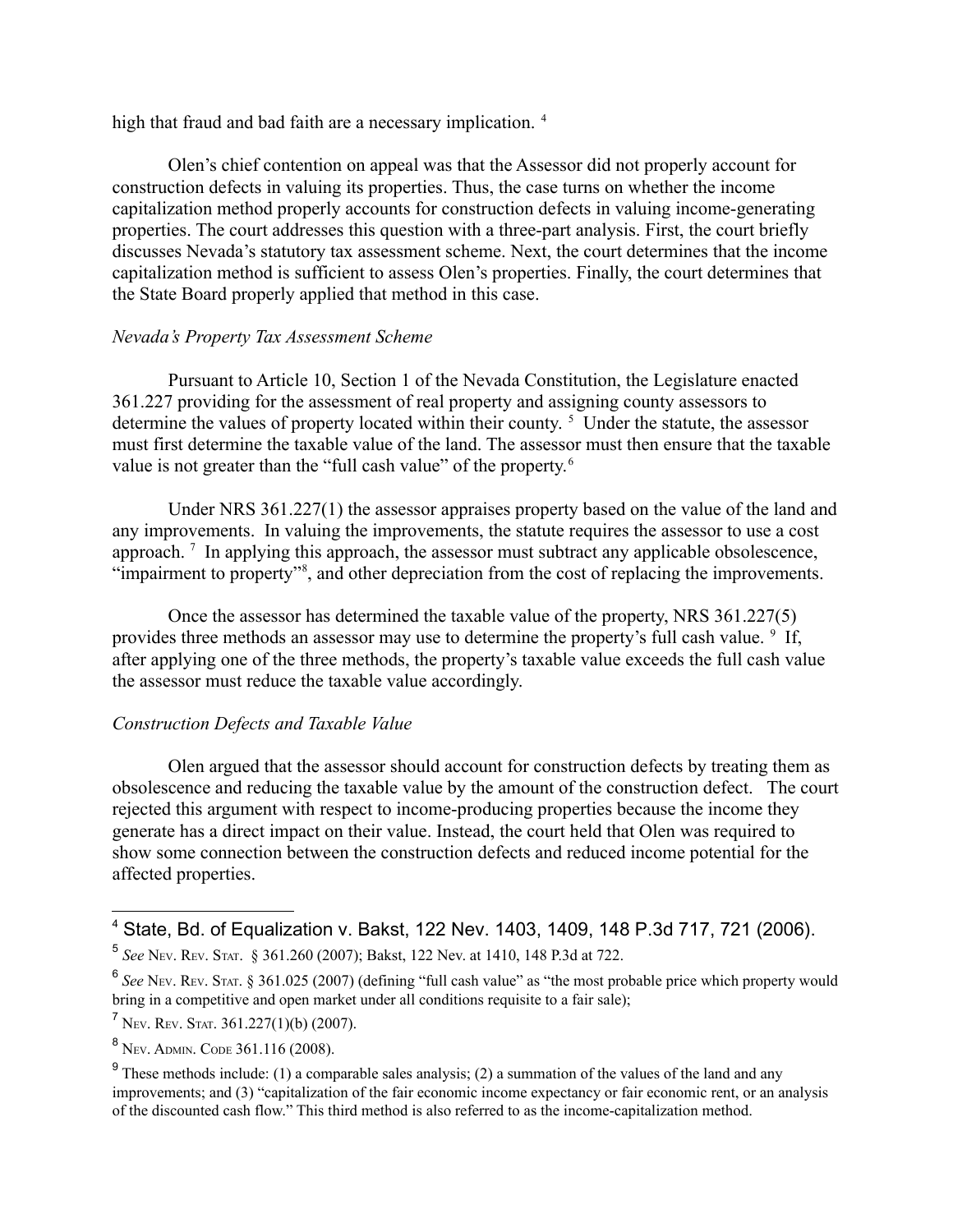In the case of commercial properties, a taxpayer must demonstrate that a defective condition affects the income-producing ability of the property.<sup>[10](#page-3-0)</sup> Although a construction defect could constitute obsolescence, there must be some demonstrated loss in value related to the defects. If after applying the income capitalization method the assessor determines that the full cash value of a property is less than the taxable value, the assessor should make a reduction for obsolescence.

#### *The Income-Capitalization Method*

The assessor utilized the appropriate method in determining the full cash value of Olen's properties using the income capitalization method. Olen's argued that none of the methods set forth in NRS 361.227(5) adequately account for construction defects. The court rejected this argument, and for the first time expressly indicated that the "income-capitalization method is usually the best method" to determine the value of income-producing properties. <sup>[11](#page-3-1)</sup> Because the properties in this case are income-producing, the assessor was correct in applying this method.

The income-capitalization method adequately accounts for construction defects in two ways. First, the method considers the current income producing ability of the property or the net operating income. To the extent that construction defects affect the ability of the property to generate income, they reduce the value of the property. Second, the assessor must determine the properties capitalization rate. Because the capitalization rate is based on a buyers expected rate of return, numerous factors can affect it. Among these factors is the condition of the property, including any construction defects. Thus, the income capitalization method is the best method for valuing income-producing properties, including those with construction defects.

#### *Application of the Income-Capitalization Method*

The assessor properly applied the income-capitalization method to Olen's properties. Although the assessor admitted that he did not account for construction defects in determining the capitalization rates for Olen's properties, the court excused that failure because the construction defect litigation was ongoing and any adjustment would have been speculative. The court held that by increasing of the capitalization rate by 2.25 percent to account for the construction defects once the litigation was complete the State Board sufficiently accounted for the defects.

#### **Conclusion**

Olen failed to meet its burden of providing clear and satisfactory evidence that the State Board valuation was unjust and inequitable. In valuing income-producing properties with construction defects, assessors should normally apply the income-capitalization method. Use of this method properly accounts for decreases in the value of a property arising from construction defects in two ways. First, construction defects will likely have a negative impact on a property's

<span id="page-3-0"></span><sup>10</sup> *See* NEV. REV. STAT. § 361.227(5)(2007); Hometowne Associates, L.P. v. Maley, 839 N.E.2d 269, 274 (Ind. Tax Ct. 2005).

<span id="page-3-1"></span><sup>&</sup>lt;sup>11</sup> Canyon Villas v. State, Tax Comm'n, 124 Nev. Adv. Op. No. 72 (Sep. 25, 2008).